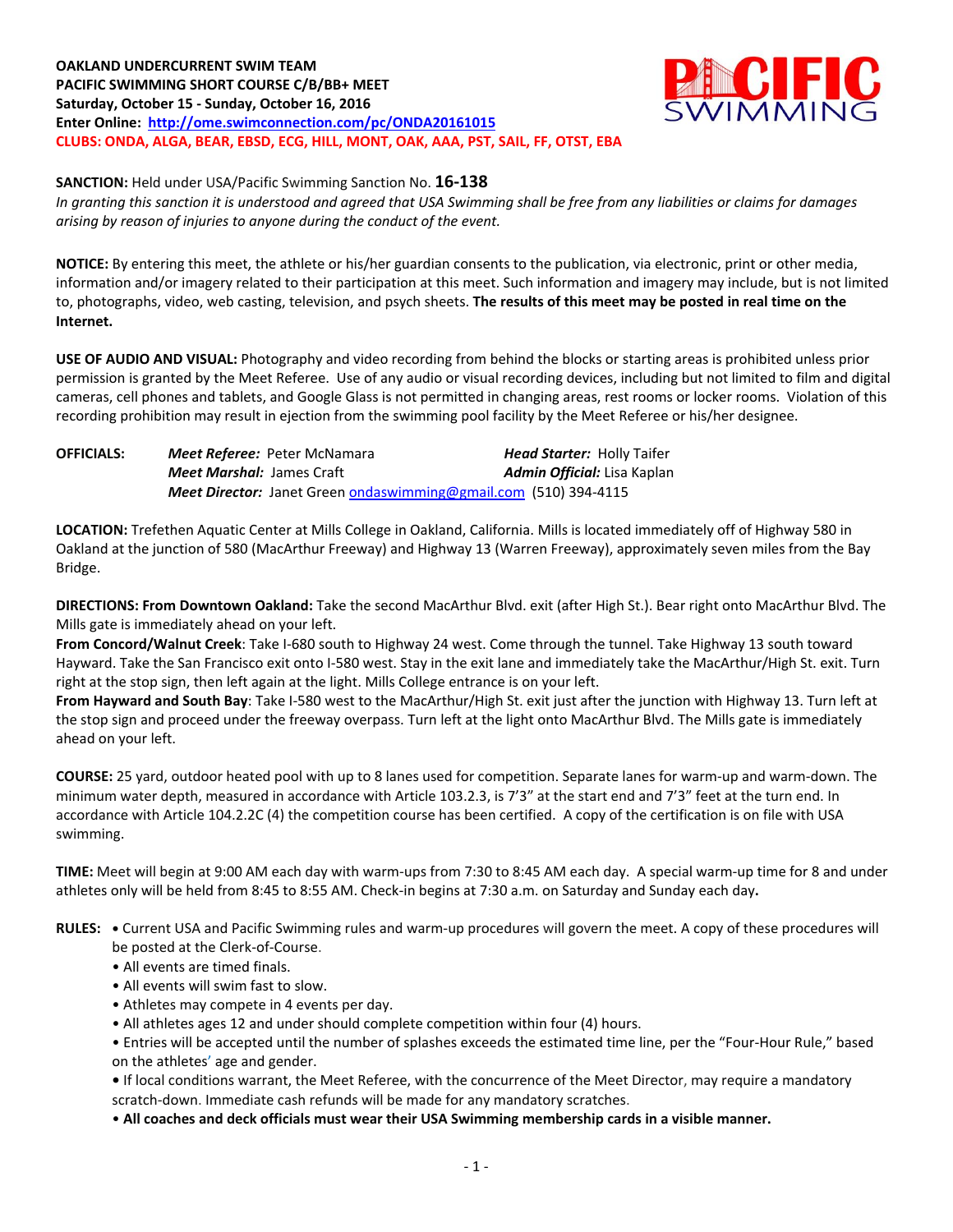**UNACCOMPANIED ATHLETES:** Any USA Swimming athlete-member competing at the meet must be accompanied by a USA Swimming member-coach for the purposes of athlete supervision during warm-up, competition and warm-down. If a coach-member of the athlete's USA Swimming Club does not attend the meet to serve in said supervisory capacity, it is the responsibility of the athlete or the athlete's legal guardian to arrange for supervision by a USA Swimming member-coach. The Meet Director or Meet Referee may assist the swimmer in making arrangements for such supervision; however, it is recommended that such arrangements be made in advance of the meet by the athlete's USA Swimming Club Member-Coach.

**RACING STARTS:** Any athlete entered in the meet must be certified by a USA Swimming member-coach as being proficient in performing a racing start, or must start each race from within the water. When unaccompanied by a member-coach, it is the responsibility of the athlete or the athlete's legal guardian to ensure compliance with this requirement.

**RESTRICTIONS:** • Smoking and the use of other tobacco products is prohibited on the pool deck, in the locker rooms, in spectator seating, in standing areas and in all areas used by athletes, during the meet and during warm-up periods.

- Sale and use of alcoholic beverages is prohibited in all areas of the meet venue.
- No glass containers are allowed in the meet venue.
- No propane heater is permitted except for snack bar/meet operations.
- All shelters must be properly secured.
- Changing into or out of swimsuits other than in locker rooms or designated areas is prohibited.

• Destructive devices, to include but not limited to, explosive devices and equipment, firearms (open or concealed), blades, knives, mace, stun guns and blunt objects are strictly prohibited in the swimming facility and its surrounding areas. If observed, the Meet Referee or his/her designee may ask that these devices be stored safely away from the public or removed from the facility. Noncompliance may result in the reporting to law enforcement authorities and ejection from the facility. Law enforcement officers (LEO) are exempt per applicable laws.

**ELIGIBILITY:** • Athletes must be current members of USA Swimming and enter their name and registration number on the meet entry card as they are shown on their Registration Card. If this is not done, it may be difficult to match the athlete with the registration and times database. The meet host will check all athlete registrations against the SWIMS database and if not found to be registered, the Meet Director shall accept the registration at the meet (a \$10 surcharge will be added to the regular registration fee). Duplicate registrations will be refunded by mail.

• Athletes in the "BB" Division must have met at least the listed "BB" time standard. Athletes in the "B" Division must have met at least the listed "B" time standard. All entry times slower than the listed "B" time standard will be in the "C" Division. For 8&U, athletes in the "A" division must have met at least the listed "A" time standard.

• Entries with **"NO TIME" will be REJECTED**.

• Entry times submitted for this meet will be checked against a computer database and may be changed in accordance with Pacific Swimming Entry Time Verification Procedures.

• Disabled athletes are welcome to attend this meet and should contact the Meet Director or Meet Referee regarding any special accommodations on entry times and seeding per Pacific Swimming policy.

• Athletes 19 years of age and over may compete in the meet for time only, no awards. Such athletes must have met standards for the 17-18 age group.

• The athlete's age will be the age of the athlete on the first day of the meet.

**ENTRY PRIORITY:** Meet entries will not be accepted any earlier than *September 10, 2016.* Entries from members of assigned "year round" Zone 2 clubs postmarked or entered online by 11:59 PM. on *September 16, 2016* will be given 1<sup>st</sup> priority acceptance. Entries from members of all Zone 2 clubs (year round and seasonal) postmarked or entered online between 12:00 AM *September 23, 2016* and 11:59 PM *September 30, 2016* will be given 2<sup>nd</sup> priority acceptance. All entries from Zone 2, all other Pacific LSC Zones and other LSC's, either postmarked, entered online, or hand delivered by the entry deadline will be considered in the order that they were received.

**\*\* NOTE: Athletes who falsify their entry form by listing a club to which they are not legitimately associated will be rejected from the meet. Further, entry fees will not be refunded and they may be referred to the Pacific Swimming Review Committee for disciplinary action.**

**ENTRY FEES:** \$4.00 per event plus an \$8.00 participation fee per athlete. Entries will be rejected if payment is not sent at time of request. No refunds will be made, except mandatory scratch-downs.

**ONLINE ENTRIES:** To enter online go to **<http://ome.swimconnection.com/pc/onda20161015>** to receive an immediate entry confirmation. This method requires payment by credit card. Swim Connection, LLC charges a processing fee for this service, equal to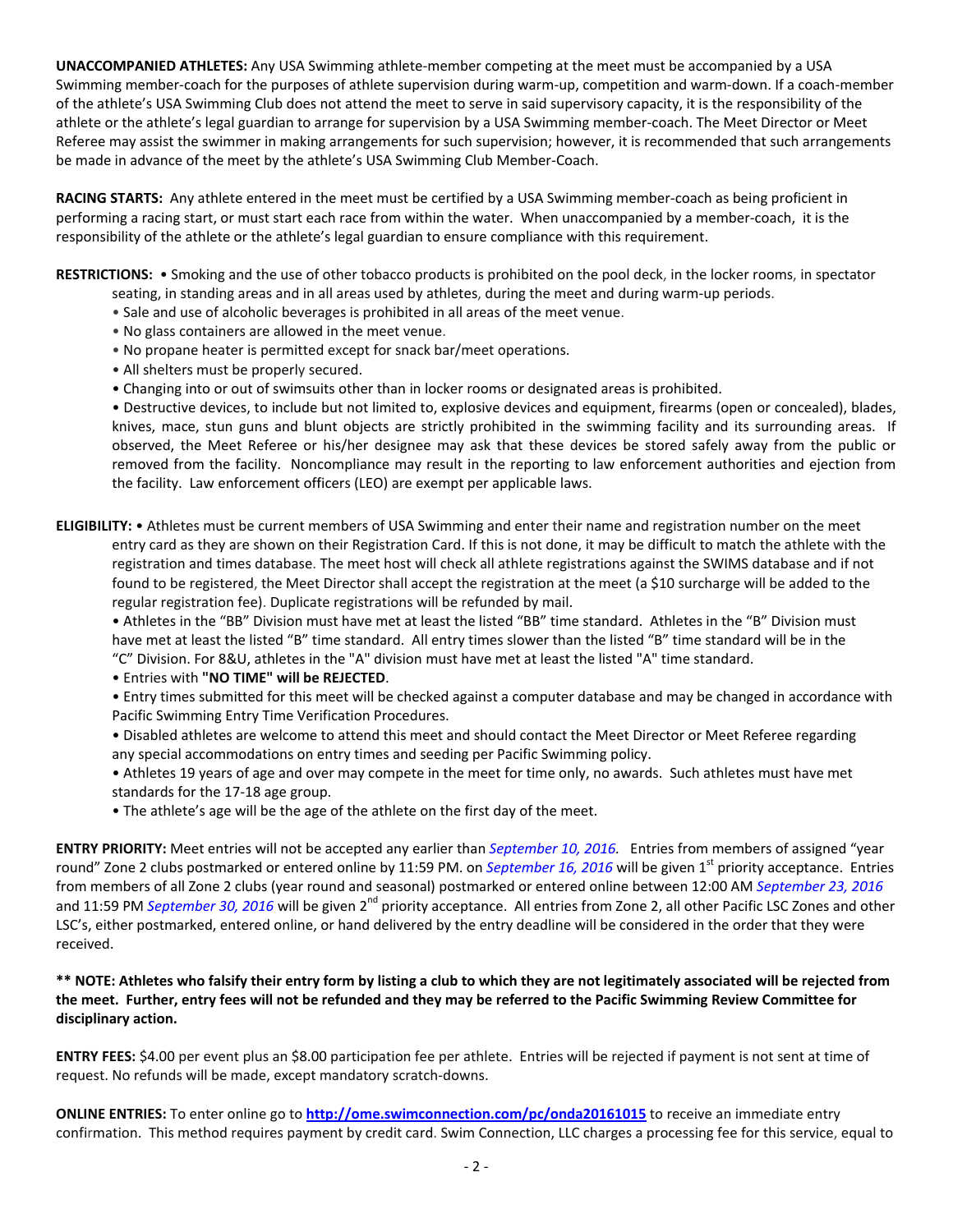\$1 per athlete plus 5% of the total Entry Fees. Please note that the processing fee is a separate fee from the Entry Fees. If you do not wish to pay the processing fee, enter the meet using a mail entry. **Entering online is a convenience, is completely voluntary, and is in no way required or expected of an athlete by Pacific Swimming.** Online entries will be accepted through Wednesday, **October 5 th, 2016,** or until the meet has reached capacity, whichever comes first.

**MAILED OR HAND DELIVERED ENTRIES**: Entries must be on the attached consolidated entry form. Forms must be filled out completely and printed clearly with athletes' best time. Entries must be postmarked by midnight, Monday, **October 3rd, 2016,** or hand delivered by 6:30 PM, Wednesday, **October 5th, 2016**. No late entries will be accepted. No entries received after the meet has reached capacity will be accepted. Requests for confirmation of receipt of entries should include a self-addressed, stamped envelope.

| Make check payable to: O.C.P.P.            |                          |                    |
|--------------------------------------------|--------------------------|--------------------|
| <b>Mail entries to: ONDA Meet Director</b> | Hand deliver entries to: | <b>Janet Green</b> |
| 4115 Oakmore Rd.                           |                          | 4115 Oakmore Rd.   |
| Oakland. CA 94602                          |                          | Oakland, CA 94602  |

**CHECK-IN:** The meet will be deck seeded. Athletes must check-in at the Clerk-of-Course. No event shall be closed more than 30 minutes before the scheduled start of the session. Close of check-in for all individual events shall be no more than 60 minutes before the estimated time of the start of the first heat of the event. Athletes who do not check-in will not be seeded and will not be allowed to compete in that event.

**SCRATCHES:** Any athletes not reporting for or competing in an individual timed final event shall not be penalized. Athletes who must withdraw from an event after it is seeded are requested to inform the referee immediately.

**AWARDS:** First through eighth places in each division (C, B & BB) will be awarded for the 9-10, 11-12, 13-14, 15-16, 17-18 age groups. First through eighth place in each division (PC-C, PC-B, and PC-A) will be awarded for the 8 & Under age group. All athletes achieving an A time for the first time will be awarded a standard A medal, regardless of place achieved in the event. No awards will be given for athletes 19 years of age and older. Note: Individual awards must be picked up at the meet. We will not mail or distribute awards after the meet.

**ADMISSION:** Free. A meet program will be available for \$5.00.

**SNACK BAR & HOSPITALITY:** A snack bar will be available throughout the competition. Coaches and working deck officials will be provided lunch. Hospitality will serve refreshments to timers and volunteers.

**MISCELLANEOUS:** No overnight parking is allowed. Facilities will not be provided after meet hours.

**MINIMUM OFFICIALS:** The Meet Referee shall conduct an inventory of Officials and shall compare the number of athletes entered against the number of Officials that worked representing each club per day of the meet. Those clubs who have not provided sufficient Officials in a day of the meet, in accordance with the table below, will be fined \$100 per missing Official per day.

| Number of athletes entered in meet per club<br>per day | Number of trained and carded officials required |
|--------------------------------------------------------|-------------------------------------------------|
| $1 - 10$                                               |                                                 |
| $11 - 25$                                              |                                                 |
| 26-50                                                  |                                                 |
| $51 - 75$                                              |                                                 |
| 76-100                                                 |                                                 |
| Every 20 Athletes over 100                             |                                                 |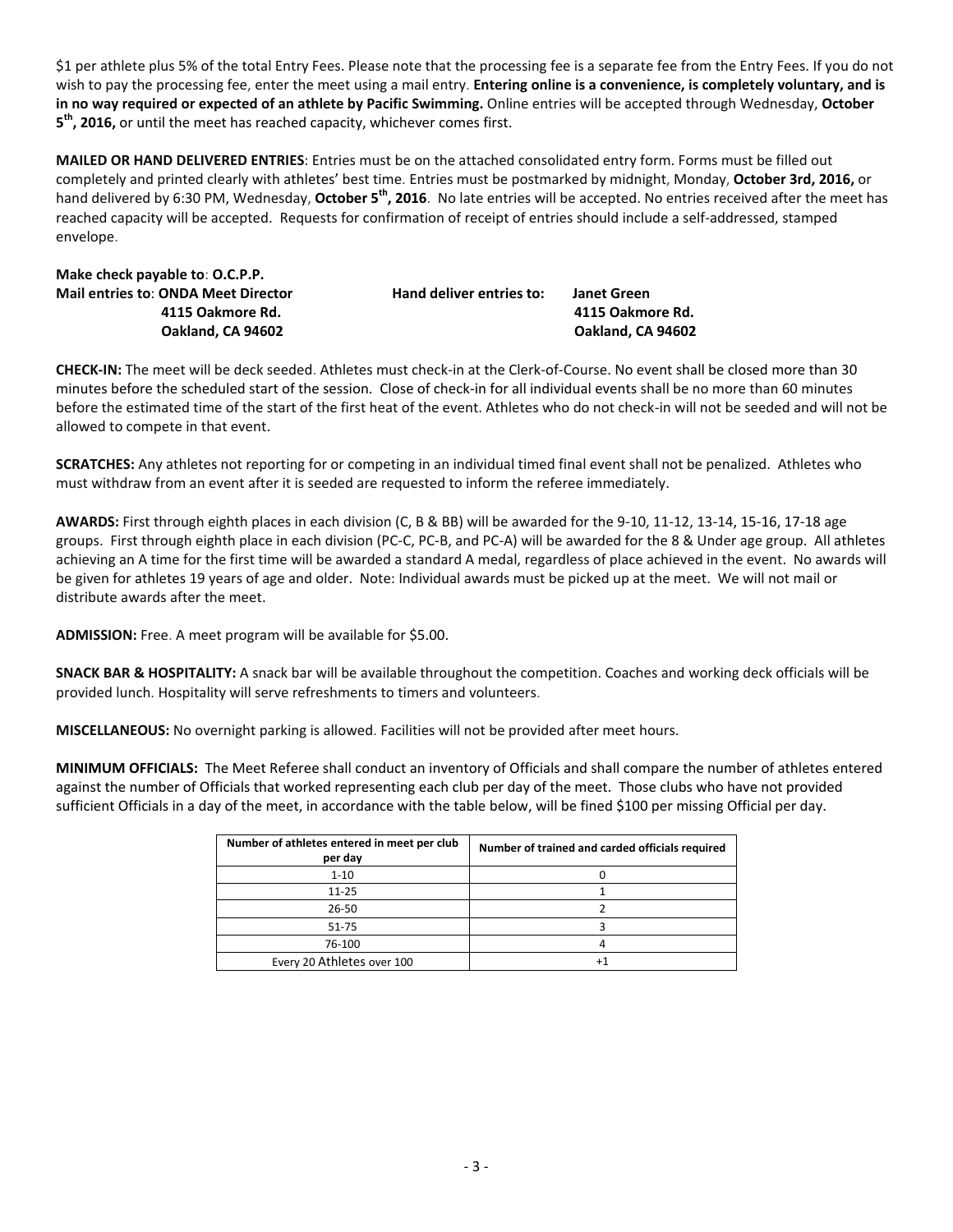## **EVENT SUMMARY**

|              | <b>SATURDAY</b> |           |              | <b>SUNDAY</b> |          |           |          |  |  |
|--------------|-----------------|-----------|--------------|---------------|----------|-----------|----------|--|--|
| 8 & UN       | $9 - 10$        | $11 - 12$ | $13$ -UP     | 8 & UN        | $9 - 10$ | $11 - 12$ | $13$ -UP |  |  |
| 50 BR        | 50 BR           | 100 BR    | 200 BR       | 50 FR         | 50 FR    | 200 FL    | 200 BK   |  |  |
| <b>25 FR</b> | 100 FR          | 100 FR    | <b>50 FR</b> | 25 FL         | 200 FR   | 50 FR     | 100 FR   |  |  |
| 50 FL        | 50 FL           | 200 IM    | 200 IM       | 50 BK         | 50 BK    | 50 BK     | 100 BR   |  |  |
| 25 BK        | 100 BK          | 200 BK    | 100 BK       | 25 BR         | 100 BR   | 200 BR    | 100 FL   |  |  |
| 100 IM       | 100 IM          |           | 500 FR       |               |          | 200 FR    | 500 FR   |  |  |
|              |                 |           | (GIRLS)      |               |          |           | (BOYS)   |  |  |

## **EVENTS**

| Saturday, October 15 <sup>th</sup> 2016 |                      |                              |  |  |  |  |  |  |
|-----------------------------------------|----------------------|------------------------------|--|--|--|--|--|--|
| <b>GIRLS</b><br><b>EVENT#</b>           | <b>EVENT</b>         | <b>BOYS</b><br><b>EVENT#</b> |  |  |  |  |  |  |
| $\mathbf{1}$                            | 13-UP 200 Breast     | 2                            |  |  |  |  |  |  |
| 3                                       | 11-12 100 Breast     | 4                            |  |  |  |  |  |  |
| 5                                       | 9-10 50 Breast       | 6                            |  |  |  |  |  |  |
| 7                                       | 8 & UN 50 Breast     | 8                            |  |  |  |  |  |  |
| 9                                       | 13-UP 50 Free        | 10                           |  |  |  |  |  |  |
| 11                                      | 11-12 100 Free       | 12                           |  |  |  |  |  |  |
| 13                                      | 9-10 100 Free        | 14                           |  |  |  |  |  |  |
| 15                                      | 8 & UN 25 Free       | 16                           |  |  |  |  |  |  |
| 17                                      | 13-UP 200 IM         | 18                           |  |  |  |  |  |  |
| 19                                      | 11-12 200 IM         | 20                           |  |  |  |  |  |  |
| 21                                      | 9-10 50 Fly          | 22                           |  |  |  |  |  |  |
| 23                                      | 8 & UN 50 Fly        | 24                           |  |  |  |  |  |  |
| 25                                      | 13-UP 100 Back       | 26                           |  |  |  |  |  |  |
| 27                                      | 9-10 100 Back        | 28                           |  |  |  |  |  |  |
| 29                                      | 11-12 200 Back       | 30                           |  |  |  |  |  |  |
| 31                                      | 8 & UN 25 Back       | 32                           |  |  |  |  |  |  |
| 33                                      | 9-10 100 IM          | 34                           |  |  |  |  |  |  |
| 35                                      | 8 & UN 100 IM        | 36                           |  |  |  |  |  |  |
| 37                                      | 13-UP 500 Free GIRLS |                              |  |  |  |  |  |  |

|                     | Saturday, October 15 <sup>th</sup> 2016 |                              |                               | Sunday, October 16 <sup>th</sup> 2016 |                     |  |
|---------------------|-----------------------------------------|------------------------------|-------------------------------|---------------------------------------|---------------------|--|
| <b>IRLS</b><br>ENT# | <b>EVENT</b>                            | <b>BOYS</b><br><b>EVENT#</b> | <b>GIRLS</b><br><b>EVENT#</b> |                                       | <b>EVENT</b>        |  |
| $\mathbf{1}$        | 13-UP 200 Breast                        | $\overline{2}$               | 39                            |                                       | 13-UP 200 Back      |  |
| $\overline{3}$      | 11-12 100 Breast                        | 4                            | 41                            |                                       | 11-12 200 Fly       |  |
| 5                   | 9-10 50 Breast                          | 6                            | 43                            |                                       | 9-10 50 Free        |  |
| $\overline{7}$      | 8 & UN 50 Breast                        | 8                            | 45                            |                                       | 8 & UN 50 Free      |  |
| $\overline{9}$      | 13-UP 50 Free                           | 10                           | 47                            |                                       | 13-UP 100 Free      |  |
| 11                  | 11-12 100 Free                          | 12                           | 49                            |                                       | 11-12 50 Free       |  |
| 13                  | 9-10 100 Free                           | 14                           | 51                            |                                       | 9-10 200 Free       |  |
| 15                  | 8 & UN 25 Free                          | 16                           | 53                            |                                       | 8 & UN 25 Fly       |  |
| 17                  | 13-UP 200 IM                            | 18                           | 55                            |                                       | 13-UP 100 Breast    |  |
| 19                  | 11-12 200 IM                            | 20                           | 57                            |                                       | 11-12 50 Back       |  |
| 21                  | 9-10 50 Fly                             | 22                           | 59                            |                                       | 9-10 50 Back        |  |
| 23                  | 8 & UN 50 Fly                           | 24                           | 61                            |                                       | 8 & UN 50 Back      |  |
| 25                  | 13-UP 100 Back                          | 26                           | 63                            |                                       | 13-UP 100 Fly       |  |
| 27                  | 9-10 100 Back                           | 28                           | 65                            |                                       | 11-12 200 Breast    |  |
| 29                  | 11-12 200 Back                          | 30                           | 67                            |                                       | 9-10 100 Breast     |  |
| 31                  | 8 & UN 25 Back                          | 32                           | 69                            |                                       | 8 & UN 25 Breast    |  |
| 33                  | 9-10 100 IM                             | 34                           | 71                            |                                       | 11-12 200 Free      |  |
| 35                  | 8 & UN 100 IM                           | 36                           | $\overline{\phantom{a}}$      |                                       | 13-UP 500 Free BOYS |  |

Girls 500 Freestyle will be swum on Saturday. Boys 500 Freestyle will be swum on Sunday

All 500 Freestyle athletes must provide their own timers and lap counters.

Use the following URL to find the time standards: <http://www.pacswim.org/swim-meet-times/standards>